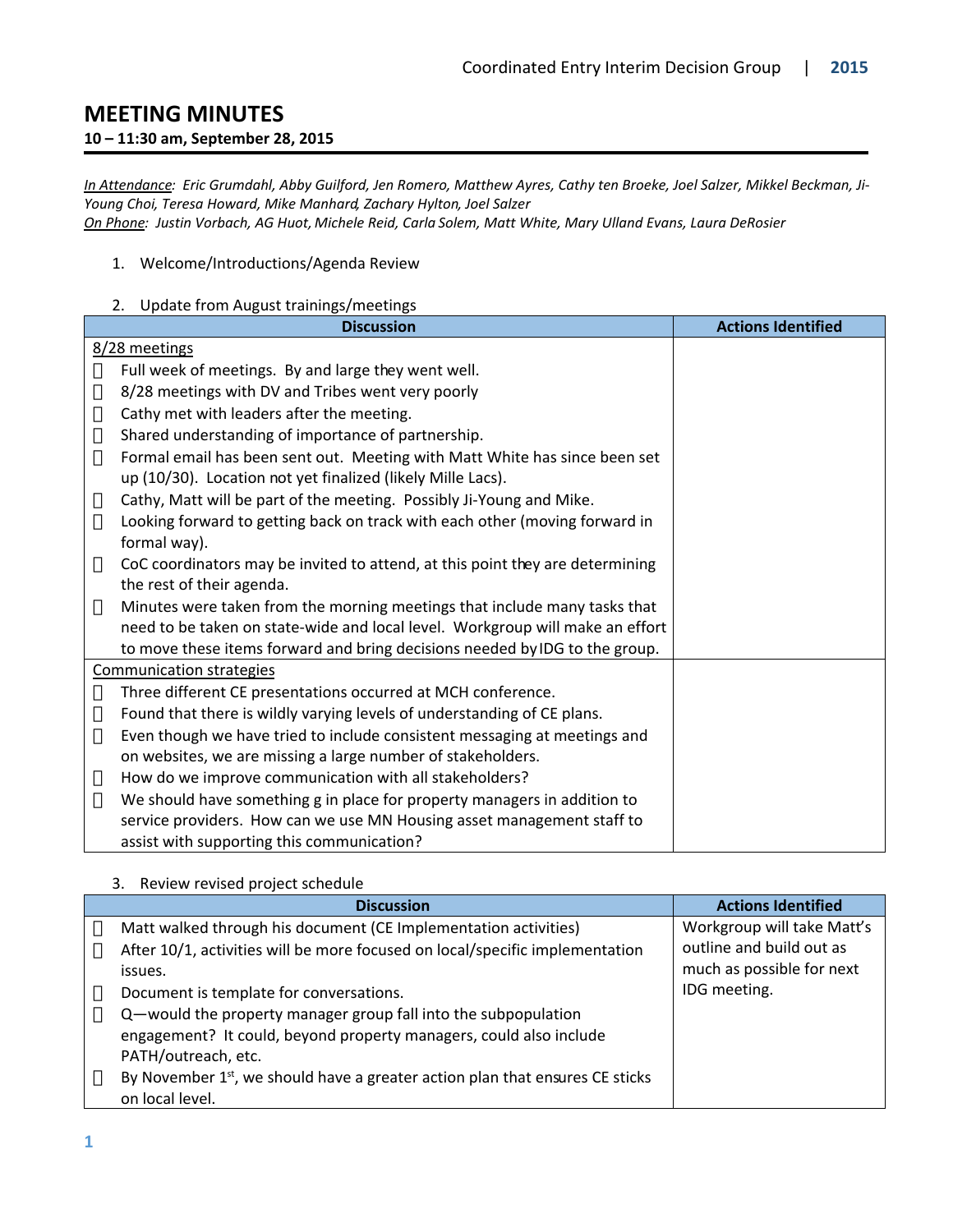| There may be some gray areas regarding where decisions need to be made          |  |
|---------------------------------------------------------------------------------|--|
| (local vs state-wide).                                                          |  |
| Q-who is charged to do this? The workgroup has already been charged to be       |  |
| in the weeds. The workgroup should create a task plan that comes back to        |  |
| IDG for adoption in November.                                                   |  |
| Q-Should HMIS have a representative on the workgroup? Open meetings.            |  |
| Welcome to be there. May make sense to give Wilder a heads up regarding         |  |
| when we will be hitting HMIS items.                                             |  |
| While we may need to wait for governance clarity until NOFA is done, seems      |  |
| urgent to get greater clarity here. There should be a transition, but not clear |  |
| when this should occur. And what takes IDG's place?                             |  |
| Will need strong communication plan.                                            |  |
| Decisions about policy/procedures (currently) vs decisions about CE in HMIS     |  |
| (ATF). Need clear linkage, but HMIS governance is already set. May need         |  |
| regular updates on CE at HMIS ATF meetings. HMIS DSS group is also making       |  |
| decisions. Process is muddy regarding who is making decisions.                  |  |
| Matt's role as consultant will be ongoing. Initial HUD TA grant has been 2/3    |  |
| expended. HUD does implement some restrictions during NOFA process.             |  |
| Because we knew this might inhibit Matt's work, MN Housing has established      |  |
| a smaller contract that will allow for continued work.                          |  |

# 4. Updates on the CE implementation status/progress

| <b>Discussion</b>                                                                | <b>Actions Identified</b>    |
|----------------------------------------------------------------------------------|------------------------------|
| Following discussion at August meeting, conducted a survey of all                | Carla will work with CoCs to |
| coordinators with follow up meeting for identifying CoC needs.                   | provide written              |
| Many CoCs have completed key steps. Nearly all will have most in place by        | documentation on CoC CE      |
| January. Written documentation in place to be ready for CE implementation in     | decisions                    |
| HMIS.                                                                            |                              |
| Interest in increasing LSA role in HMIS live site.                               |                              |
| Frustration that limitations in HMIS are slowing things down locally.            |                              |
| Interest in bringing expertise outside of MN to help in HMIS implementation      |                              |
| Question bank needs to be one of the first steps.                                |                              |
| In August, there was a suggestion to have a temporary work around while we       |                              |
| wait for Wilder capacity. Strong opposition from CoCs to doing this. Just        |                              |
| commit work to making progress in HMIS.                                          |                              |
| Lisa/Colleen had identified a list of questions/tasks that CoCs need to          |                              |
| complete before being ready to move forward. Most CoCs feel they have            |                              |
| already answered/completed these items.                                          |                              |
| Q-Have CoC decisions been documented and have they been shared?                  |                              |
| Without being documented, it will be unclear for what alignment/steps need       |                              |
| to take place. Where will alignment truly be needed? Until we have the           |                              |
| variations and know what they are; it will be difficult to identify if there are |                              |
| areas where we do need alignment (in order to create as system                   |                              |
| implementation that makes sense)                                                 |                              |
| The outcome we are aiming for is clarity among all parties for clarity regarding |                              |
| next steps.                                                                      |                              |
| Who is the WE who needs to review and validate these items?                      |                              |
| Why is there a need to collect and compare all assessments? The intent of        |                              |